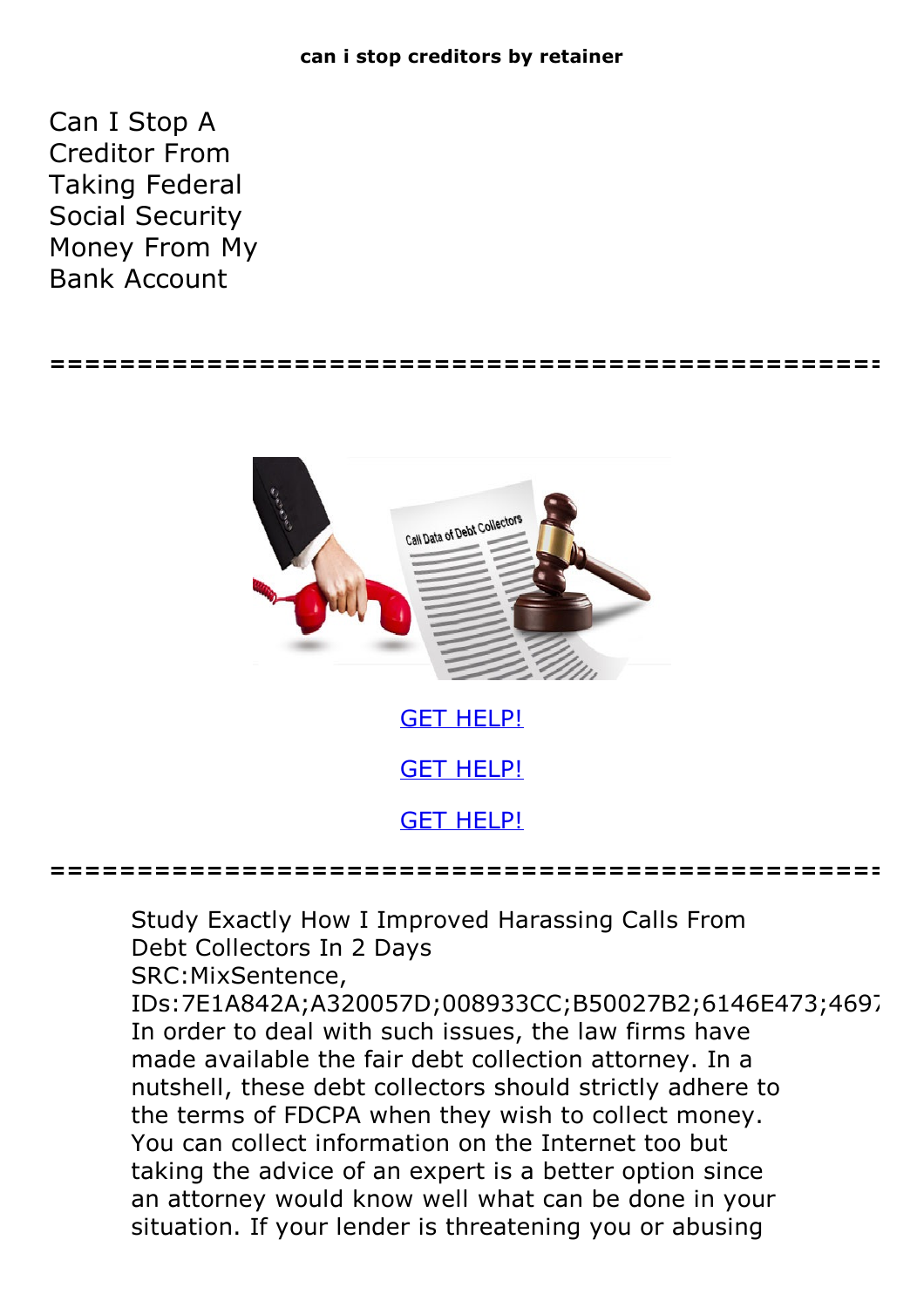you in any way, it is punishable in the eyes of the law and hence you can take action against your lender. If the agency ignores you and continues to call you, then you might take legal action against the collection agency. If you win this type of case, then the judge may ask the agency to pay damages you have suffered due to illegal procedures. If we decide you have a legitimate claim, you will pay us nothing. There are two consequences to this, firstly you lender might make your life miserable by taking up unfair means for getting back their money and secondly, your credit rating reports will be harmed, making it difficult for you to get any loans in future.

It seems that collectors have found a way to get around the law for making a profit. Once the collector is found insincere in following the rules, the fair debt collection attorneytakes the responsibility to protect the commoners. Similarly the Fair Debt Collection Practices Act has certain mentions, disobeying which makes a debt collector the victim who violates the consumer law regulations. JBC Legal Group, a consumer gave a check to Pizza Hut and the check was returned for insufficient funds. Consumer law violation is quite normal in all the states in the world, but the issues of accident causing minor and major injuries too are equivalently frequent. In addition, there are also representatives who handle the issues regarding the violation of personal injury law for assisting the common mass. A personal injury law representative is there to assist the victims to get relevant compensations from the culprits for their property losses along with the payment of the medical bills based on the treatmentsdone to cure the injuries of the sufferers. ONE Personal account and ONE Business or Premier Account. Delinquency: Loan or account status when <sup>a</sup> borrower

misses payments as specified by the repayment period in the loan agreement. And even if you take up a loan willingly for say education or for buying a property, there are times and situation that leaves you unable to repay the loan. There are times when you cannot help but take a loan to overcome certain difficulties regarding financial crunches. You should also keep the receipts or all sorts of correspondence inside a file in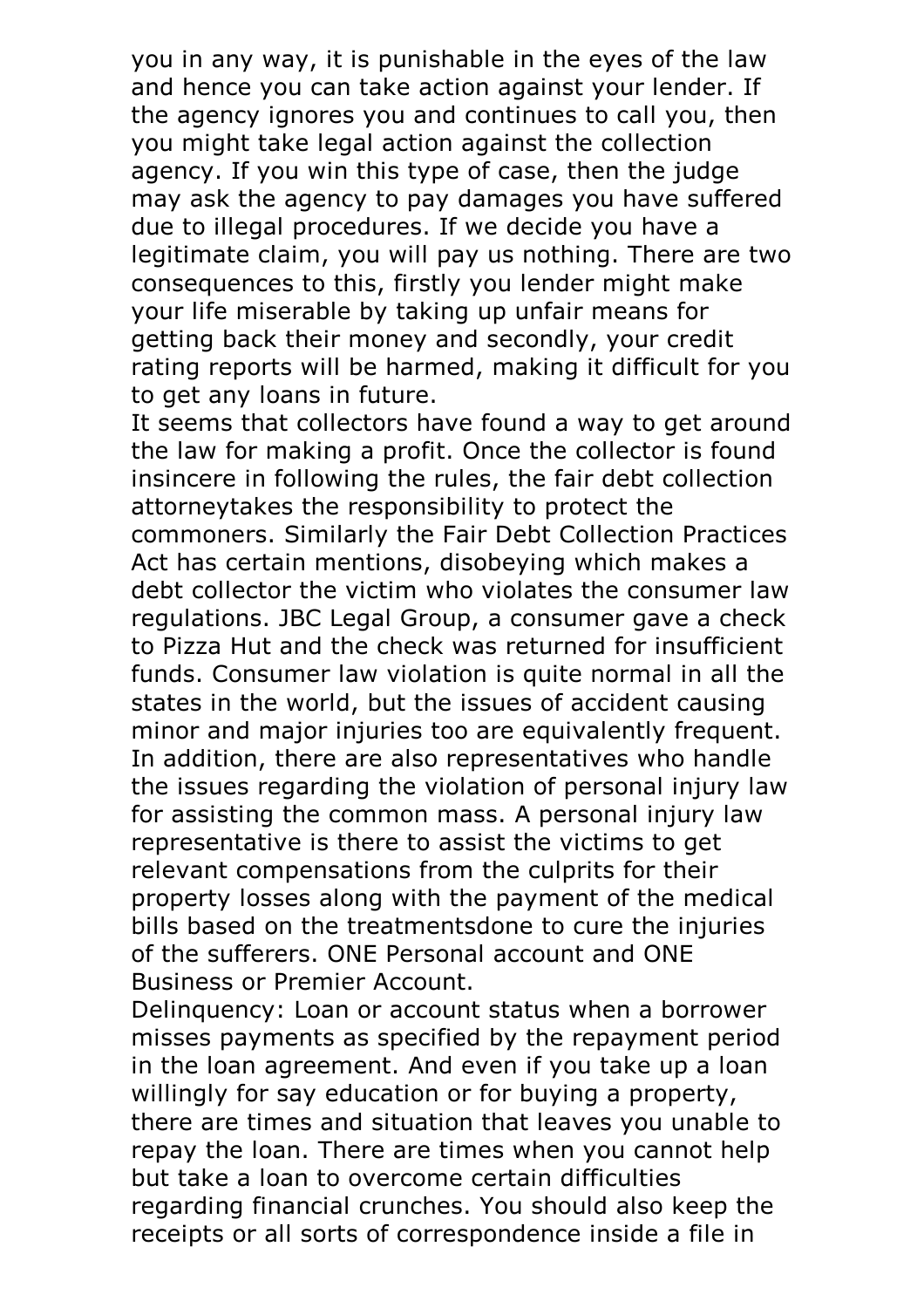any case you need to take up legal action. First of all, you should maintain record of calls or all sorts of correspondence that you receive from this agency. In Houston, debt collection attorney offers all sorts of legal help and allows you to handle this kind of scenario in the best possible way. If you've experienced this, you're not alone: nearly one-third of Americans with credit have debt in collections, according to 2018 data from the U.S. Debt collectors have all the time and now some are even exploiting scarce law enforcement resources. Most of the people think that being in debt is a crime and hence most of them even being harassed by the debt collectors do not report the case to the higher legal authorities. Discuss filing <sup>a</sup> counter-suit against the collection agent

for violating the Fair Debt Collection Practices Act, which prohibits collection agents from filing actions on time-barred debt. A fair debt collection attorney, thus, serves to be a great source of aid for the consumers involved in such credit issues.It's undoubtedly true that a fair debt collection attorney cannot help one get rid of the debt, but at least provide them the peace of mind to find out some effective ways of repaying the amount. Debt collection industry has devised ways around the law to make their profits riding piggyback on hardworking Americans' backs. Additionally, in their first communication with the consumer, debt collectors are required "to notify debtors about their ability to challenge the validity of a debt and to provide other basic information.." Foti v. NCO Financial Systems, Inc., 424 F.Supp.2d 643, 653 (S.D.N.Y. For the first case, there is a law in place to protect you from abuses from a lender. For the first case, you need to know exactly what kinds of practices fall under unfair debt collection practices and take action accordingly.

The Ultimate Strategy For Fair Debt Collection Practices Act SRC:MixSentence,

IDs:0A65672F;008933CC;A971A9F0;2C18A5B4;FB2B7358;8F68 Of course, I prefer to see clients pay off their credit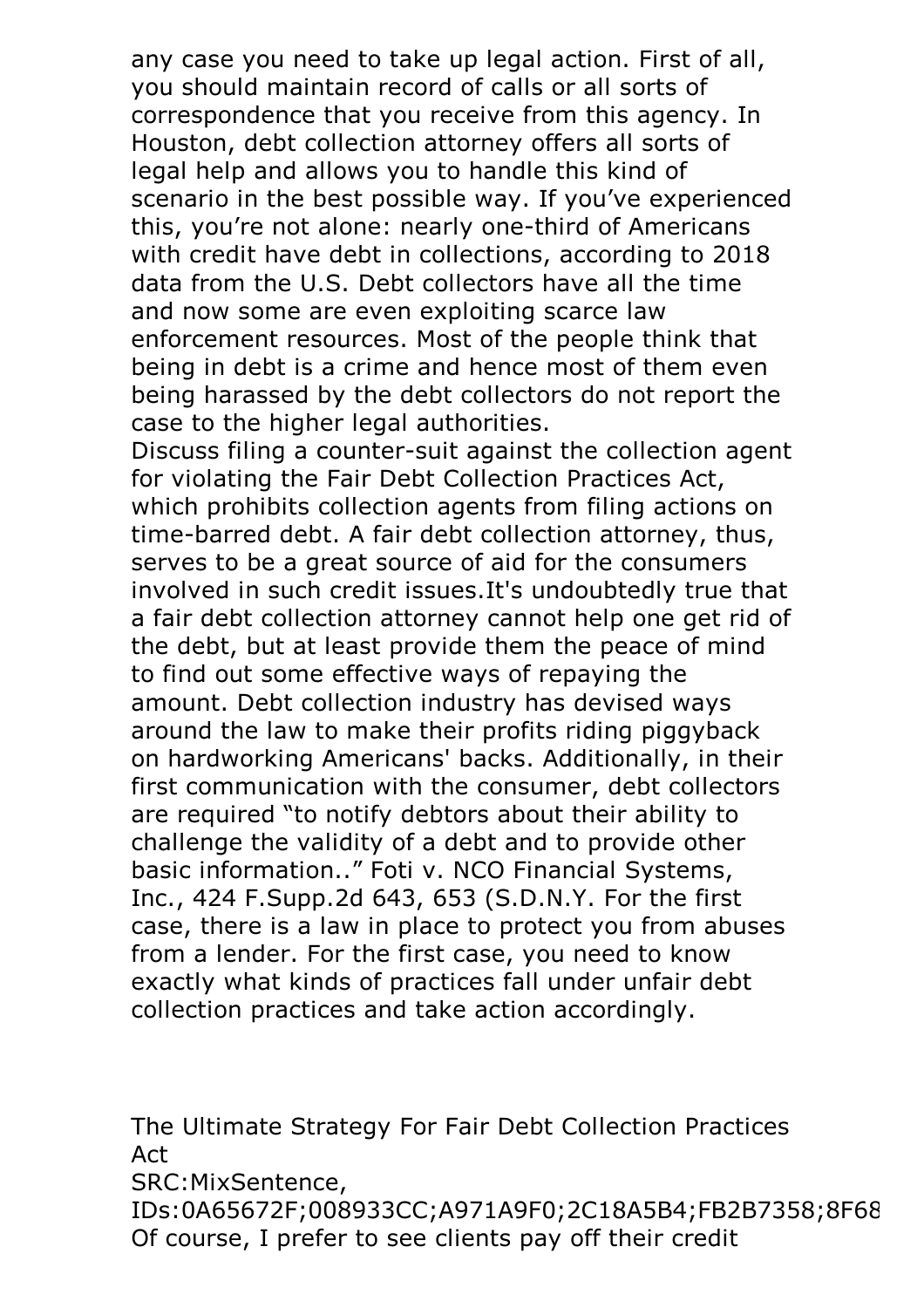cards each month and avoid revolving balances. NCO regularly acts as an agent for American Express in hiring attorneys to collect debts/account balances owed to American Express. NCO Financial Systems Inc. (NCO), as agent for American Express, hired Ingram & Associates LLC to represent American Express as its attorney to collect a debt owed to American Express by Roger Shuler. But we will show you how two debtcollection outfits--Pennsylvania-based NCO and Birmingham-based Ingram & Associates--practice the fine art of deceit. This deceit can come in a variety of forms: It is legally dubious, for example, for a debt collector to send a consumer (or a member of the consumer's social network) a friend request on social media without disclosing their status as a debt collector. Mark Schiffman, the group's director of public affairs, tells me they advise their members about "the perils of using social media" and how careful they must be to follow both state and federal law.<br>We also have established that debt collectors, when caught in the act and forced to account for their violations of federal and state laws, will go to great lengths to keep from disclosing information about how they do business. If you're in debt (and even if you're not) and have been contacted by anyone, both California and federal laws limit what debt collectors can say and do. We have several member attorneys in New York who can help you decide if bankruptcy is right for you, or if you're in another state, you can check out our general bankruptcy attorney directory. The statute of limitations on debts varies by state, and even if the statute of limitations on your debt has run out, zombie debt collectors have a great incentive to contact you. When debt collectors are calling, debtors may feel worried or relaxed depending on whether they have the capacity to pay the debts. Don't give a debt collector any personal or financial information until it sends you this validation notice-it may be a scam. So instead of ignoring phone calls and throwing away collection letters, let them know you cannot pay and, in the meantime, instigate the debt validation process. To protect small businesses in California from contracting with a questionable debt collection agency,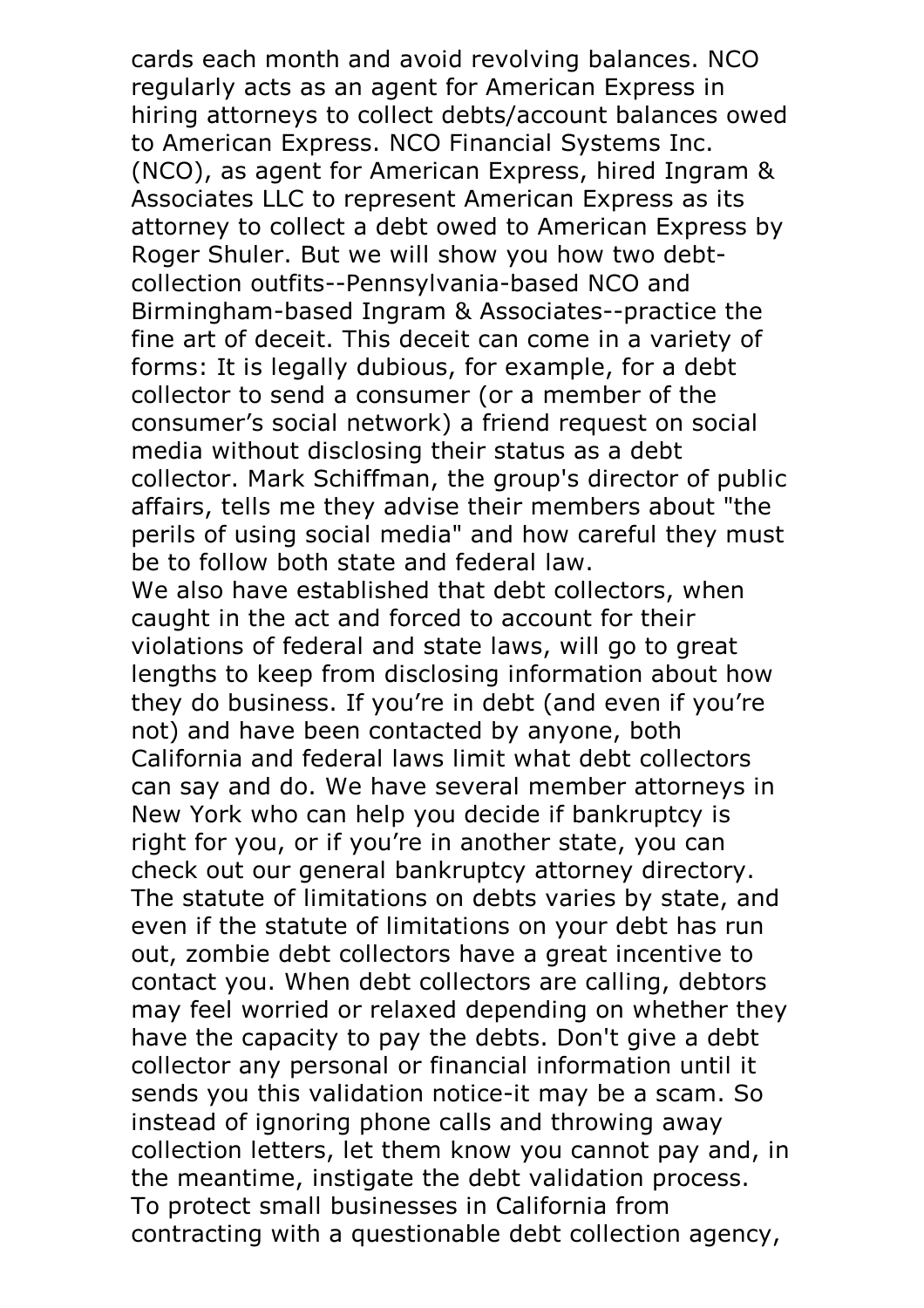the state has enacted the Debt Collection Licensing Act. Defendants state under oath that they never spoke with my wife about the debt--which did not involve her, by the way; the card was in my name. Of course, given the Alabama State Bar's pathetic record for managing its troops, that is unlikely to happen. If they still continue to contact you after you get the receipt, let them know they are in violation of the Fair Debt Collection Practices Act, and you will be contacting a lawyer. We allege multiple violations of the Fair Debt Collections Practices Act (FDCPA), plus various statelaw claims, and our lawyers say it "shocks the conscience" to see how defendants twist the truth in an effort to cover up their wrongdoing. We have many examples, but let's start with one of the most basic issues in our lawsuit against NCO and Ingram & Associates for violations of the Fair Debt Collection Practices Act (FDCPA), plus multiple state-law claims. Once you dispute the debt, it's up to the collection agency to stop collection efforts until they validate that

the debt is yours to pay. You may be unaware of the collection measures you are legally allowed to utilize. The agency is not allowed to say if the consumer owes a debt. When confronted with that statement on the tape recording, Blalock says, "We didn't say the house, we said the deed to the house." Oh, I guess that's different. So how does that explain Blalock's statement in a recorded conversation that "they attach assets" and they can "take any money that you put into a bank account"? How does that explain the statement by Blalock's colleague Tracy Mize, which my wife testified to in a deposition, that Ingram could "sell our house on the courthouse steps"? So Blalock's affidavit indicates she didn't threaten our property, but the tape recording has her admitting that they threatened to sell the deed to our house on the courthouse steps. Evidence we've seen in our lawsuit indicates that they are not true. But the recorded conversation they had with me indicates they spoke at length with my wife.